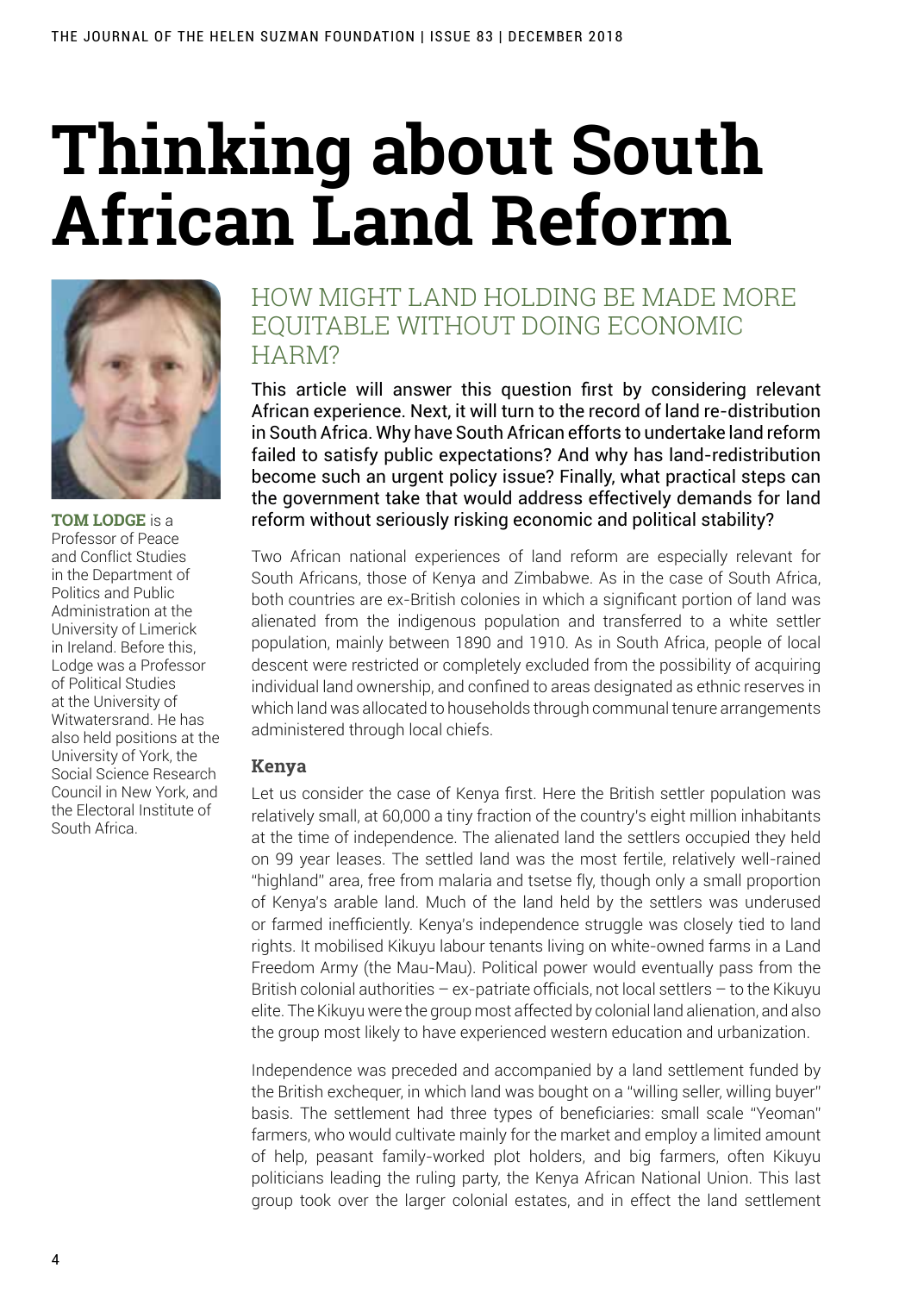

preserved intact the major part of the colonial agrarian domain. Much of the land allocated to yeoman and peasant farmers was of more marginal quality.

For a time, the land settlement supplied the basis for political stability because in the short term it satisfied land hunger within the ethnic group most affected by land alienation, the Kikuyu. But it privileged ethnicity as an organising principle in Kenyan politics as the land allocations were made on the basis of ethnic group membership. Indeed it used as a starting point colonially conceived ethnic group boundaries. Simultaneously, the settlement spread the availability of inheritable and sellable private property rights – land holders under the various settlement schemes held individual titles. The state through a range of different agencies would continue to allocate to other ethnic groups remaining public

land – all land not held under individual title was crown or state land. Political power and political competition in Kenya increasingly became linked to ethnically assigned land allocation. The original and subsequent settlements entrenched the social inequality that was a feature of the colonial political economy, and especially disadvantaged pastoral groups such as the Masai. Large-scale landed estates have grown proportionately.

Kenyan land reform was a success in three respects. It deflected early social demands for land reform, though the growth of the urban industrial economy in the 1960's and early 1970's was also important in providing livelihoods for rural landless people.

Kenyan land reform was a success in three respects.

It deflected early social demands for land reform, though the growth of the urban industrial economy in the 1960's and early 1970's was also important in providing livelihoods for rural landless people. Secondly, the settlement preserved and maintained Kenya's export-oriented capitalist sector. Thirdly, to the extent to which the land reform created a small farm sector it arguably resulted in more agricultural efficiency. In the Kenyan experience, small farmers seem to use land more effectively than large estate owners. But today land based political conflict is extensive.

So the Kenyan experience does suggest that major land reform can be undertaken in a way that avoids economic disruption. But in the longer term the way it was done may have perpetuated inequalities. And the original settlement scheme was externally funded.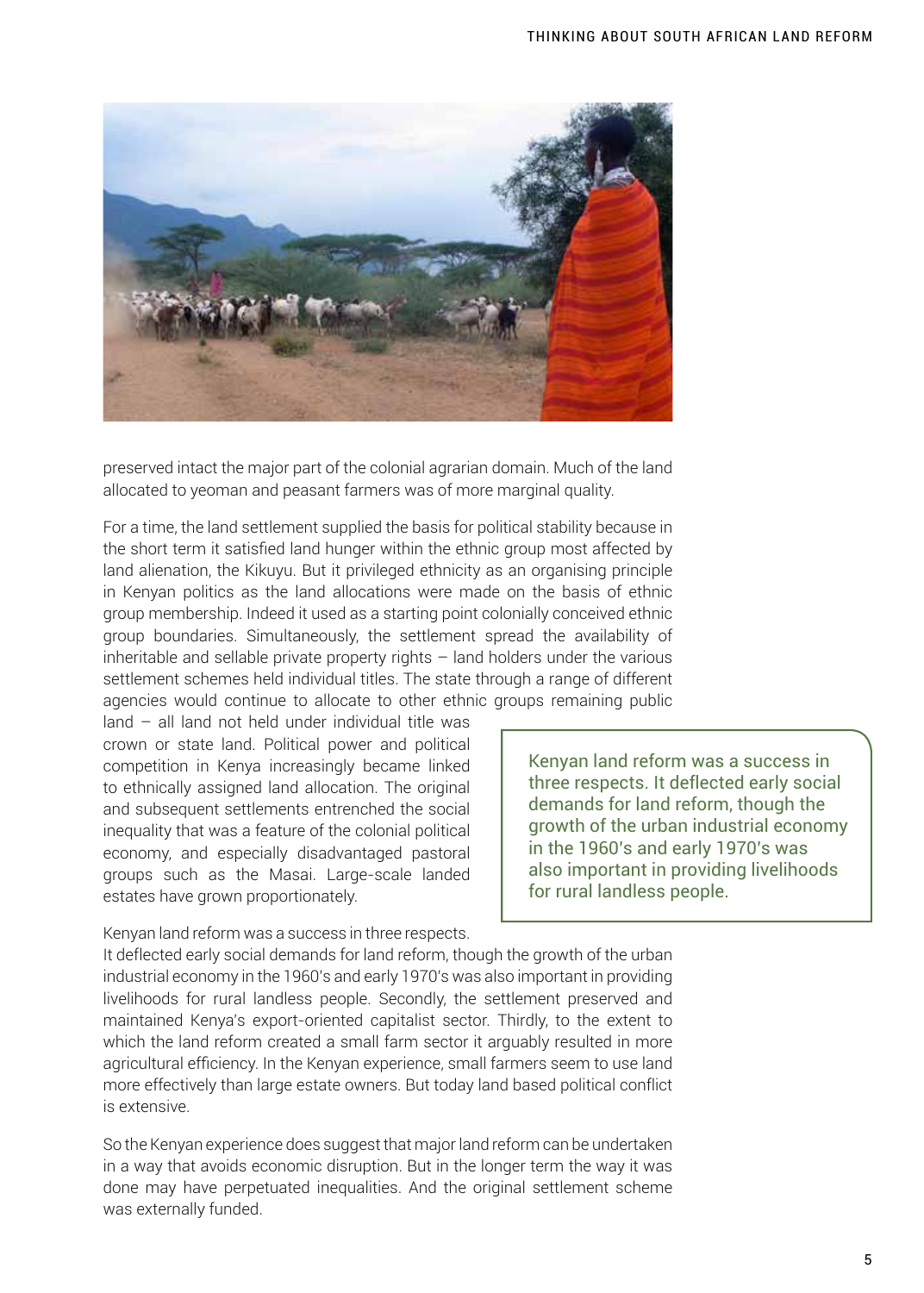### **Zimbabwe**

What about the Zimbabwean experience? In colonial Zimbabwe there was a roughly 50/50 split between settler farms and ethnic reserves. The reserves, the Tribal Trust areas were less fertile and more likely to be arid than white farms. As in Kenya, the independence struggle mobilised rural people, on farms to an extent but particularly in the Tribal Trust areas. At the time of Independence the rural white settler population was quite small – not more than 10,000 households. White Rhodesians were mainly urban. In the Lancaster House settlement negotiated in 1979-1980, the British envisaged a land settlement similar to Kenya's – at that time still considered by policy-makers to be an archtypically successful decolonisation. However planners and Zimbabwean policy makers would pay much more attention to small holder agriculture and to the possibilities of upgrading agriculture in the ethnic reserves through the extension of agricultural services, granary facilities, improving market access and making

The British committed themselves to funding Zimbabwean land reform and indeed would provide around £40 million until the mid-1990's (roughly, the equivalent of an annual budget at that time for a small university in the United Kingdom).

loans and tenure rights available. The British committed themselves to funding Zimbabwean land reform and indeed would provide around £40 million until the mid-1990's (roughly, the equivalent of an annual budget at that time for a small university in the United Kingdom). The British suspended aid for land reform after it became clear that a proportion of the funds they supplied was being used to buy farms for political leaders. In fact, though, the British provision of funding, even while the commitment

was maintained, was less generous than in the case of Kenya. Land purchases were initially on a "willing buyer, willing seller" basis.

Land reform in Zimbabwe in the 1980s and 1990s would be at a much slower pace than in Kenya, partly because of shortages of external financing but also because of the resilience of a comparatively efficient settler sector. Land purchases that would provide livelihoods for about 100,000 households by the 1990s were quite successful, though. The major growth in output amongst black



White farmers in Southern Rhodesia, early 1920s.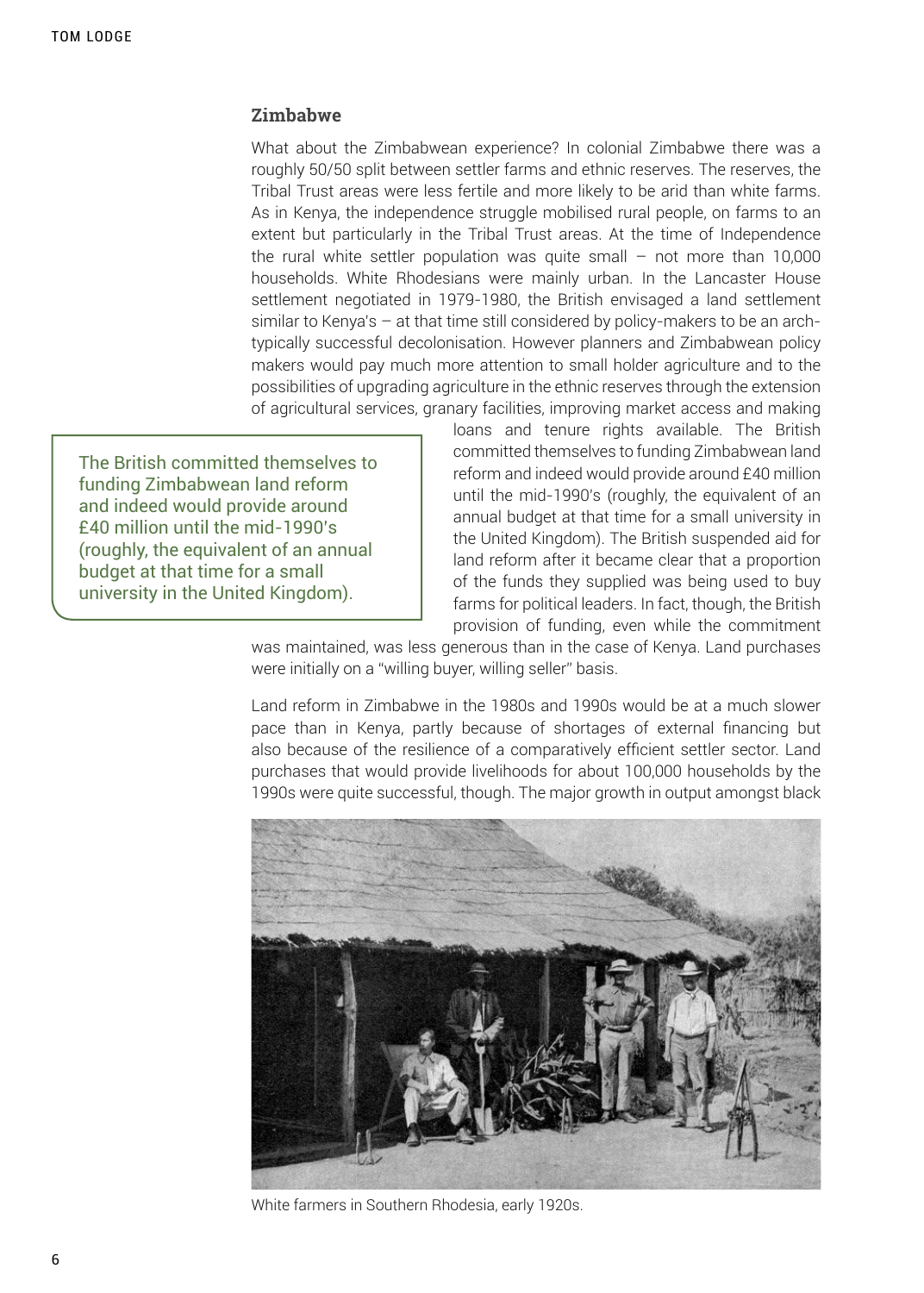

Zimbabwean farmers, though, was in the former Tribal Trust areas which began to produce a large proportion of the maize used in domestic consumption.

Redistribution was slow, too slow to even begin to match demand, even after the government began a policy of compulsory acquisition in 1995. Illegal land occupations began in the late 1990s, partly as a consequence of increasing economic hardship in the cities. A hastily implemented structural adjustment programme removed tariffs and subsidies that had protected the local industrial sector that had developed during the sanctions era. After 1991, urban unemployment rose sharply.

What were the effects of the state-sponsored land seizures that began in 2000 and which by 2003 had expropriated the majority of the historic settler sector?

The land invasions especially affected farms producing for the domestic market. Export-oriented agriculture received a measure of political protection though it also was damaged substantially. Maybe more than a million people moved onto the seized farms, between 160,000 and 300,000 households,

The government's agricultural extension services were quite unprepared and under-resourced for the huge expansion of need for their support. Zimbabwe's economy lost export receipts and in effect a food exporting country became food dependent – and remains so today.

depending on which calculations are believed. But much of the land they occupied has remained unused. Many of the new occupants of these farms had little or no farming experience. The government's agricultural extension services were quite unprepared and under-resourced for the huge expansion of need for their support. Zimbabwe's economy lost export receipts and in effect a food exporting country became food dependent – and remains so today. Wider economic consequences included a currency collapse, accelerating urban unemployment and an exodus of a million plus migrants to South Africa in search of jobs. At least two hundred thousand farm workers lost their livelihoods. The seizures helped to reinforce the rural support for the ruling party and were the key to its continued retention of political power. They were undeniably popular.

Over the longer term there is some evidence of more benign effects. The beneficiaries of land seizures are probably today better off. There are probably today slightly more agriculturally-based rural livelihoods in Zimbabwe than was the case in 2000. A proportion of the farmers are producing export crops quite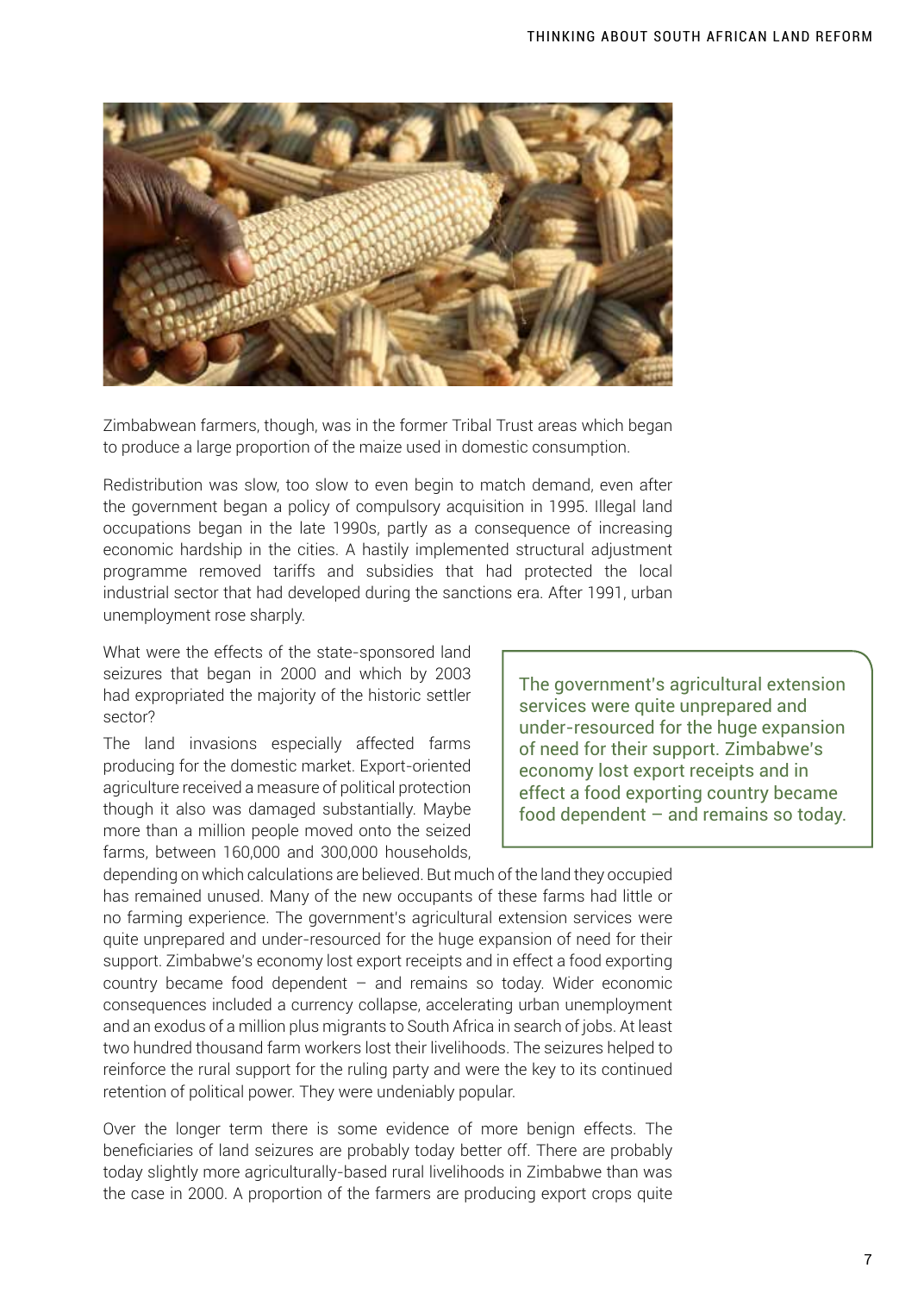efficiently, on medium sized tobacco farms for example, in which they employ some labour. Many of the bigger farms, though, that have remained intact are now owned by politicians and are inefficient. And research suggests that most rural households, even in areas in which surplus market oriented production has resumed remain heavily dependent on migrant remittances from South Africa. Indeed without the possibility of massive and illegal migration to South Africa, many more people would be severely impoverished.

The Zimbabwean land seizures certainly resulted in a major re-configuration of land ownership. They helped to reduce public demands for social justice and enabled the ruling party to stay in power. The cost has been the destruction of a relatively efficient labour-employing commercial sector and the wider damage to business confidence. Today the Zimbabwean government is offering compensation to the some of the expropriated white farmers as well as proposing the possibility of their resumption of commercial-scale farming under a 99 year leasehold system.

The rural people most likely to be engaged in liberation politics were school children and unemployed school leavers. In 1994 when the ANC conducted opinion polling to establish its policy priorities it discovered that demand for land reform was quite low – there was much keener interest in housing, education and health care, for example.

#### **South Africa**

For many South Africans, it seems, Zimbabwe remains an attractive model. The facts that the state has survived and that the political elite remains resilient and that the economy has been partly reconstructed with the help of Chinese investment in mining enhance its appeal to part of the ANC's following as well as to its populist opponents. It is a model that would cause even more disruption if it was imitated in South Africa, though.

In South Africa there was a much higher share of land alienation than in Kenya or Zimbabwe. Peasant-or household based agriculture mostly lost its surplus generating capacity at some point between 1930 and 1960 depending on different geographical locations. South Africans were and are much more dependent on urban-generated incomes than was the case in Zimbabwe or Kenya before land reform. Accordingly, South Africa's political struggle for democracy, its equivalent of anti-colonial mobilisation, was urban based, not really rural until its later stages. The rural people most likely to be engaged in liberation politics were school children and unemployed school leavers. In 1994 when the ANC conducted opinion polling to establish its policy priorities it discovered that demand for land reform was quite low – there was much keener interest in housing, education and health care, for example.

In 1994, South Africa's commercial sector was relatively efficient, if environmentally costly. It was weaned off state supports during the 1980s when the government began to liberalise its management of the rural economy. The sector had become in certain areas very capital intensive and could be criticised for overusing marginal land. South Africa then and today was a major food exporter, especially to other African countries and was and is domestically food self – sufficient. Agriculture supports a large local food processing industry as well as other industries. And land reform would have needed to be internally financed for unlike Kenya or Zimbabwe South Africa had no prospects of obtaining foreign aid for funding redistribution. In the light of these considerations, the South African government's relative neglect of land reform in the 1990s was not altogether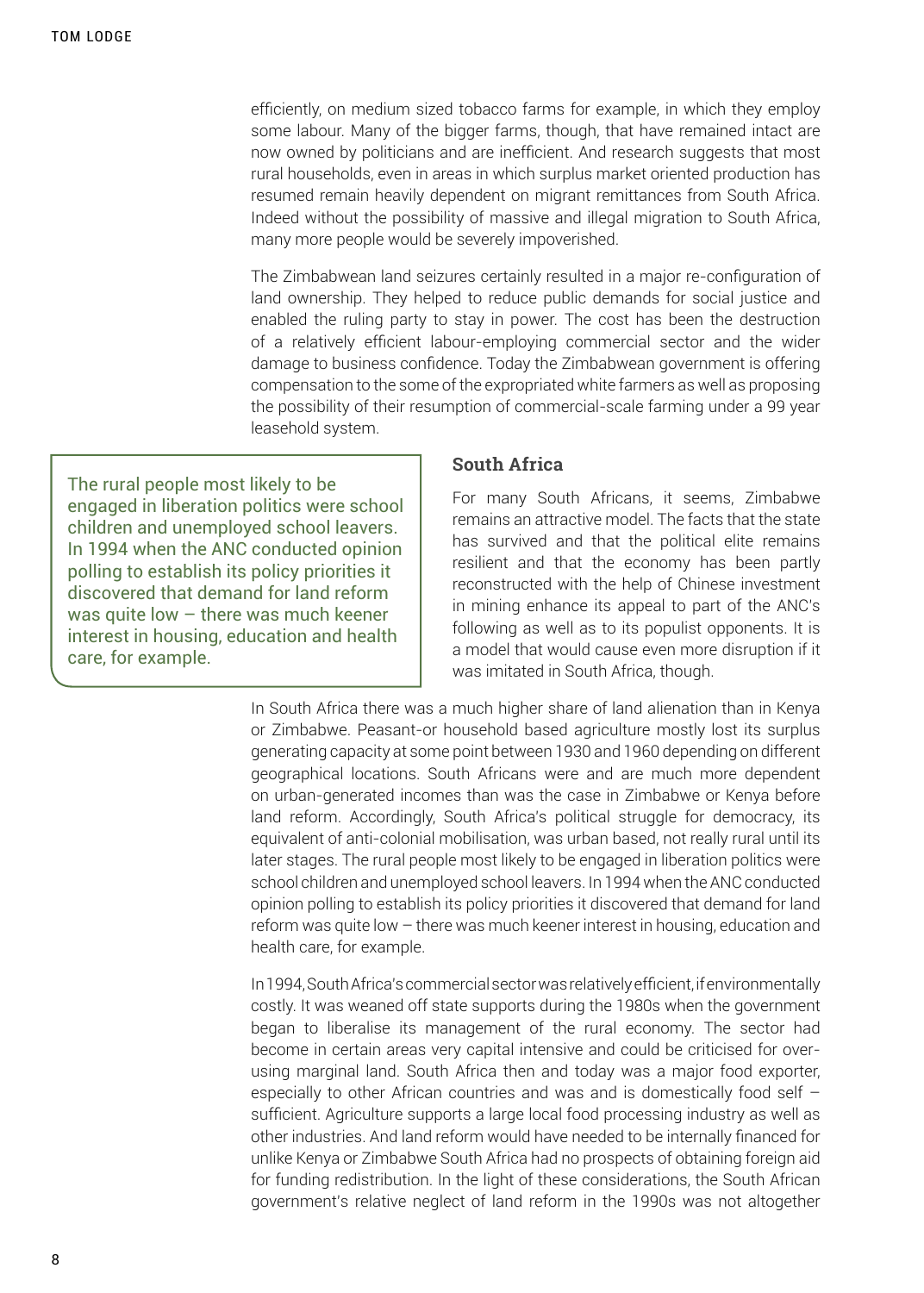

irrational. Land redistribution would be implemented very slowly and would have to compete with other more pressing demands – housing, water reticulation, education, health and social welfare – for budgetary allocations. The government has remained committed to a constitution that protects property rights and which stipulates that except under particular circumstances government land purchases would have to be based on a fair assessment of market value.

Since 1994, there have been three types of land reform. First there has been a land restitution procedure, through which people who believe they themselves or their families lost land through forced expropriation after 1910 can claim restitution. In the case of a favourable finding by the Land Court, the government either buys back the expropriated land or provides equivalent compensation which might be in the form of a cash payment. Then, secondly, the government has sponsored its own settlement schemes, buying up commercial farmland and

Unfortunately, the management of land registry records has deteriorated, so the numbers of farms that may have been sold back to white South Africans is unknown. There is no record that can tell us how much land had been purchased by black South Africans independently of any government supported schemes.

allocating it since 2013 on a leasehold basis to aspirant farmers who qualify for joining such schemes in various ways. Thirdly the government has tried to introduce reforms of customary tenure in the homelands so that households can have secure access to land of a kind that can enable them to raise loans to invest upgraded farming. To win support for such plans from traditional leaders, often patriarchally predisposed, conceptions of rights have been codified that discriminate against women.

We don't know precisely how much land that was white-owned in 1994 has since been transferred to black South Africans and retained by them. Estimates begin at a minimum of 9 per cent of privately owned commercial land though certain academic assessments calculate a much higher proportion. Unfortunately, the management of land registry records has deteriorated, so the numbers of farms that may have been sold back to white South Africans is unknown. There is no record that can tell us how much land had been purchased by black South Africans independently of any government supported schemes. Official figures supplied by the Minister of Rural Development in 2017 indicated that the government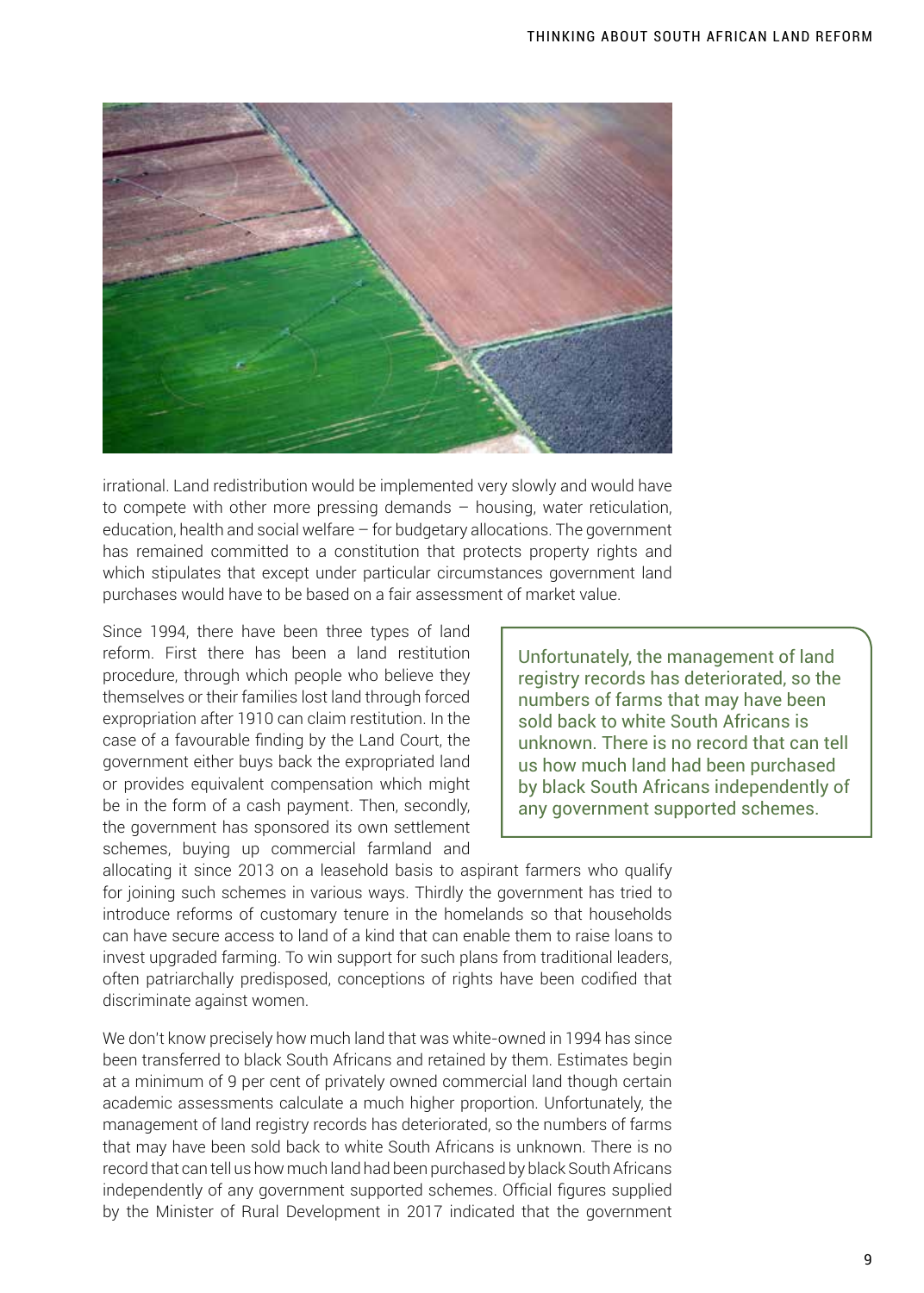had since 1994 bought 11,000 million hectares – about 12 per cent of total farmland. Beneficiaries of restitution or redistribution totalled around 500,000 in 2013. By that year the government had spent R12 billion on buying nearly 5,000 farms for redistribution to nearly 250,000 households and a further R16 billion on land claims, a sum that included cash compensations but which created roughly comparable numbers of new landholders to those who benefitted from redistribution. With respect to the latter group, in 2013 the government stopped transferring land to beneficiaries, leasing it instead, and requiring business plans and commercial partnerships from the new leaseholders, arguably slowing down implementation and making the scheme more restrictive. In February 2018 the Department of Rural Development and Land Reform released figures that suggested that Africans owned a mere 4 per cent of individually owned farms – which constitute 37 per cent of total farmland but that figure does not indicate the extent of state sponsored land transfers which have been characteristically undertaken through leases to groups.

Reductions in the workforce have been prompted partly by wage rises in compliance with minimum wage requirements as well as evictions by farmers anxious that their workers may claim occupancy rights.

What do we know about the impact of South African land reform up to now? We know that much of the land transferred has been of poor quality, located on the borders of or close to the historic homeland boundaries. Land purchases next to game reserves have been one quite frequently used option, with the farms handed over to the historically dispossessed community to manage as an extension to the neighbouring wildlife reserve. We know from

research conducted at the University of the Western Cape that new settlement schemes have been quite successful in relieving poverty among beneficiaries but they have yet to create a large group of assertive market-oriented "yeoman" farmers of the kind that was beginning to emerge in Zimbabwe in the 1990s. A Dutch- sponsored study in the Waterberg area indicates that redistribution schemes are more likely to generate agriculturally-based livelihoods than restitution schemes, a reflection partly of the "business plans" government has required from redistribution beneficiaries under more recent schemes. South African beneficiaries of land reform have not had the same quality of supportive extension services available in Kenya in the 1960s and Zimbabwe in the 1980s and 1990s. In South Africa local announcements of projected land settlements prompt rises in land prices, putting further strain on land reform budgets. Meanwhile the commercial sector remains efficient in terms of business criteria, and increasingly important as a generator of export income. But agricultural employment on the mainly white-owned commercial farms has been decreasing steadily, down by a million since 1994 to around 600,000 today. Reductions in the workforce have been prompted partly by wage rises in compliance with minimum wage requirements as well as evictions by farmers anxious that their workers may claim occupancy rights. Changing patterns of land usage also explain declining farm employment.

#### **What explains the present upsurge in demand for land reform in South Africa?**

It is stoked by the social inequality that has intensified since 1994. Some of demand is urban – in effect a demand for housing. It is fed by widespread perceptions of social injustice which for many people remain heavily racialised. When land occupations or land invasions have happened, the authorities have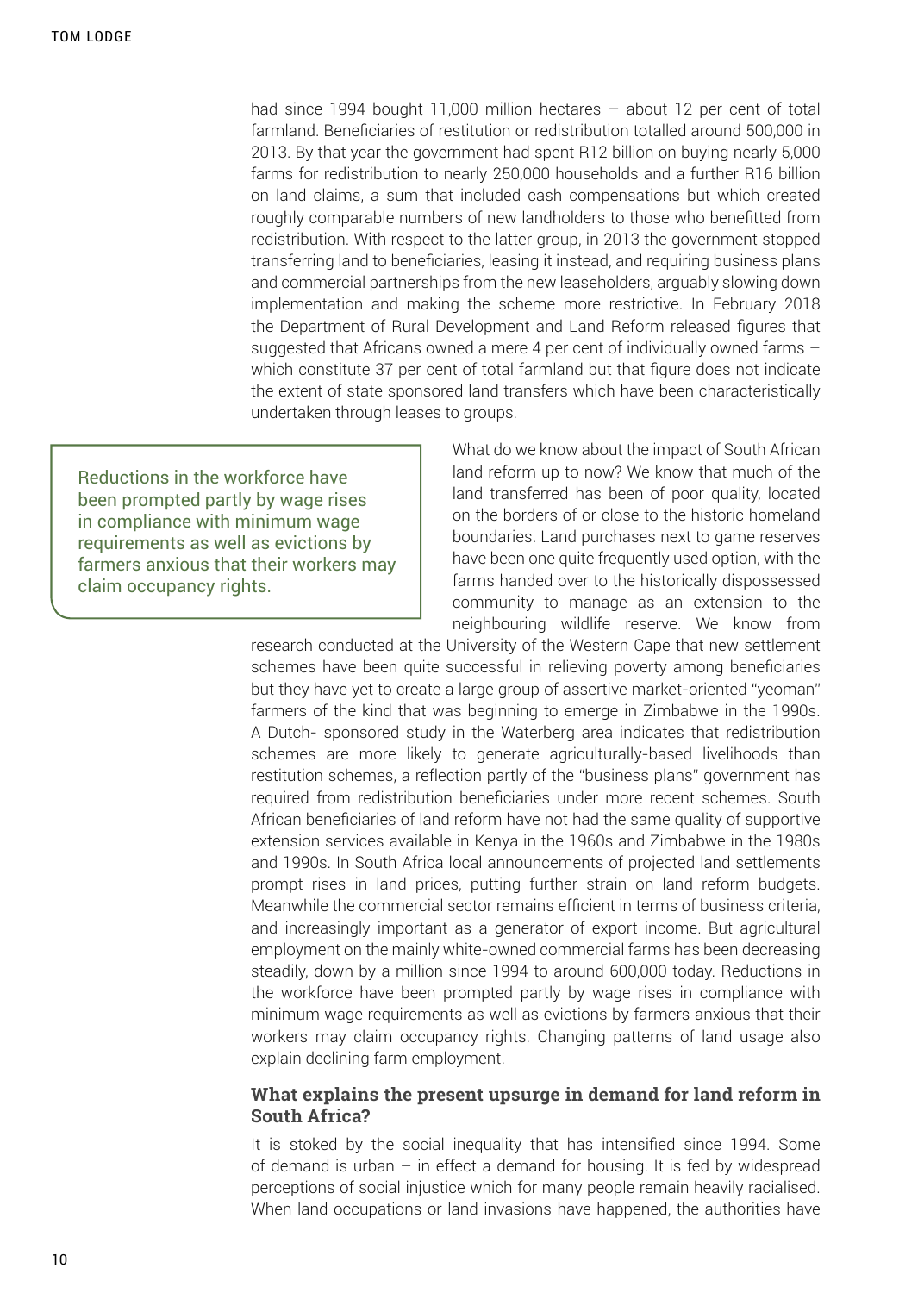been unable or unwilling to check them effectively. But there is rural demand as well, not least because of losses of commercial farm jobs. Since 1994, the ANC has become more firmly rooted in rural politics. It has also become provincialized, because of its own organisational adaption to the requirements of a federal political dispensation. Because the provinces were partly delineated along old ethnic boundaries, the ANC has become partially ethnicised. Following

this development land-based or territorial notions of political identity have become more important for its supporters. The demand for land reform without compensation is a moral or an emotive demand. It reflects widespread perceptions that present society is unfair, and that the historical beneficiaries of racial justice remain privileged. Put another way, it is about punishment and retribution, directed at white South Africans in general, not just the 35,000 or so white farmers. It is hardly likely to be assuaged with a few token confiscations of land held by criminal, absentee or untraceable owners, as certain ANC leaders evidently hope.

Another obvious lesson from the Zimbabwean and Kenyan experiences is that for effective land reform more is needed than land transfers, whether paid for or not. New settlers need a wide range of services that probably in the longer term could cost much more than the commercial price of the land.

The Zimbabwean experience shows land confiscations would be a high risk strategy, though. And as noted above, Zimbabwean officials today are contemplating payment of compensation. Even if it was done in a tokenistic fashion so as to make a symbolic point, confiscation without compensation could damage confidence across the economy, not just in agriculture, among investors in the urban economy who can also be affected by land claims and land occupations. Another obvious lesson from the Zimbabwean and Kenyan experiences is that for effective land reform more is needed than land transfers, whether paid for or not. New settlers need a wide range of services that probably in the longer term could cost much more than the commercial price of the land.

### **So, what should the South African government be doing with respect to land?**

There is no question that the state has to be seen to be acting much more assertively than appears to be the case at present.

A sensible first step would be to confirm what has been achieved so far. Reorganising the land registry should be a priority.

More extensive land reform does not require constitutional amendments, really. This was acknowledged at the ANC's Land Summit this year on may 19-20 which resolved in favour of expropriation without compensation under the fairly restrictive terms permitted by Section 25 of the Constitution. Since then, though, the government has decided in favour of a constitutional amendment that will spell out more precisely under what circumstances land can be confiscated without compensation. Speaking to journalists about these plans in August President Ramaphosa implied that the amendment will simply clarify existing powers but obviously his administration will be under political pressure to broaden them. It may well be that senior ANC politicians hope that even a minor change to the constitution will deflect political pressure from the left but an effective land reform programme will probably require more that whatever land can be obtained through the application of even a broadened mandate under section 25.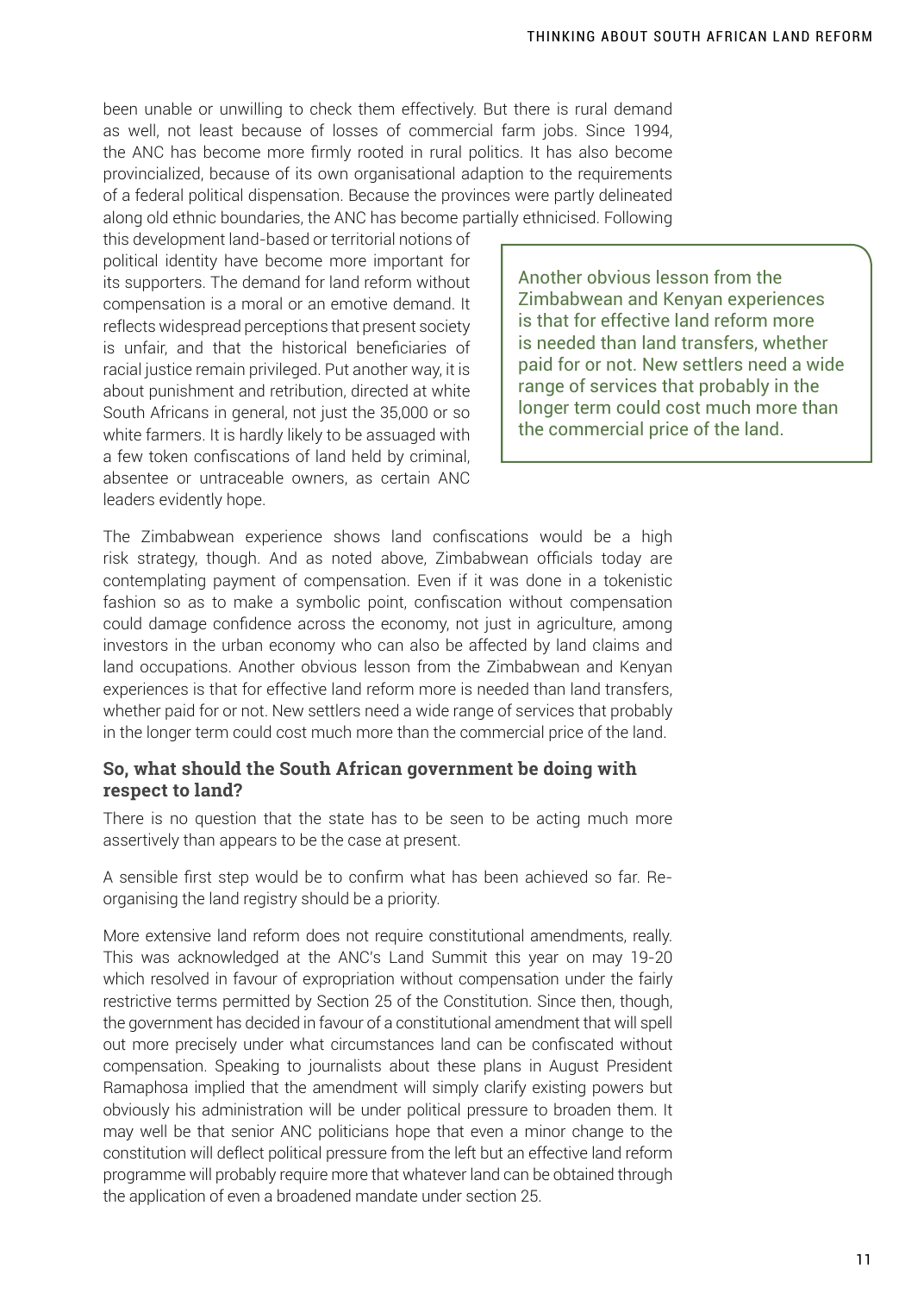

The government will probably still need to argue the case for the merits of paying compensation, in language that is accessible, though it should also act more forcibly to determine what it should pay. Even if they were technically legal, widespread expropriations without compensation would destroy any prospect of investor confidence, internally and externally. With or without compensation, extensive land reform can only be expensive and it will require a major administrative effort, well beyond the scope of the present Department of Rural Development and Land Reform. There will need to be a major expansion and refinement of agricultural extension services so that they can meet new needs. A land reform strategy that is calculated to meet land hunger-generated demands will require breaking up very large farms into small units that can be managed by households.

If government is to take land reform seriously it will require a much larger share of the budget. Today total expenditure to date, that is in 24 years, on land reform is roughly equal to what in one year the government spends on housing.

"Deconcentration" of a significant part of the commercial sector if it is to be done in a way that protects food security and maintains export receipts will require massive investment In rural infrastructure and services as well as very extensive training for hundreds of thousands if not millions of new farmers. It cannot be undertaken overnight. If government is to take land reform seriously it will require a much larger share of the budget. Today total expenditure to date, that is in 24 years, on land

reform is roughly equal to what in one year the government spends on housing. Obviously other areas of government expenditure will have to be reduced; there is very limited scope for raising additional revenue.

More effective and better use of state land in peri-urban areas might help to meet fresh demands for housing, though housing policy itself requires a major shakeup. More RDP-type settlements won't meet the demand for inner city housing. In Gauteng alone, estimates of the housing backlog have reached 600,000 dwellings. Addressing the needs of people involved in urban land occupations such as the Marikana and eNkanini settlements in Durban's Cato Manor requires imaginative and careful town planning rather than the present regime of armed evictions. By international standards, South African cities are extensive, not densely settled; creating additional homes need not involve expropriations. Urban land transfers may be productive in other ways too. Recent research on peri-urban land occupations indicates significant numbers of occupiers making livelihoods or at least producing foodstuffs through small scale farming.